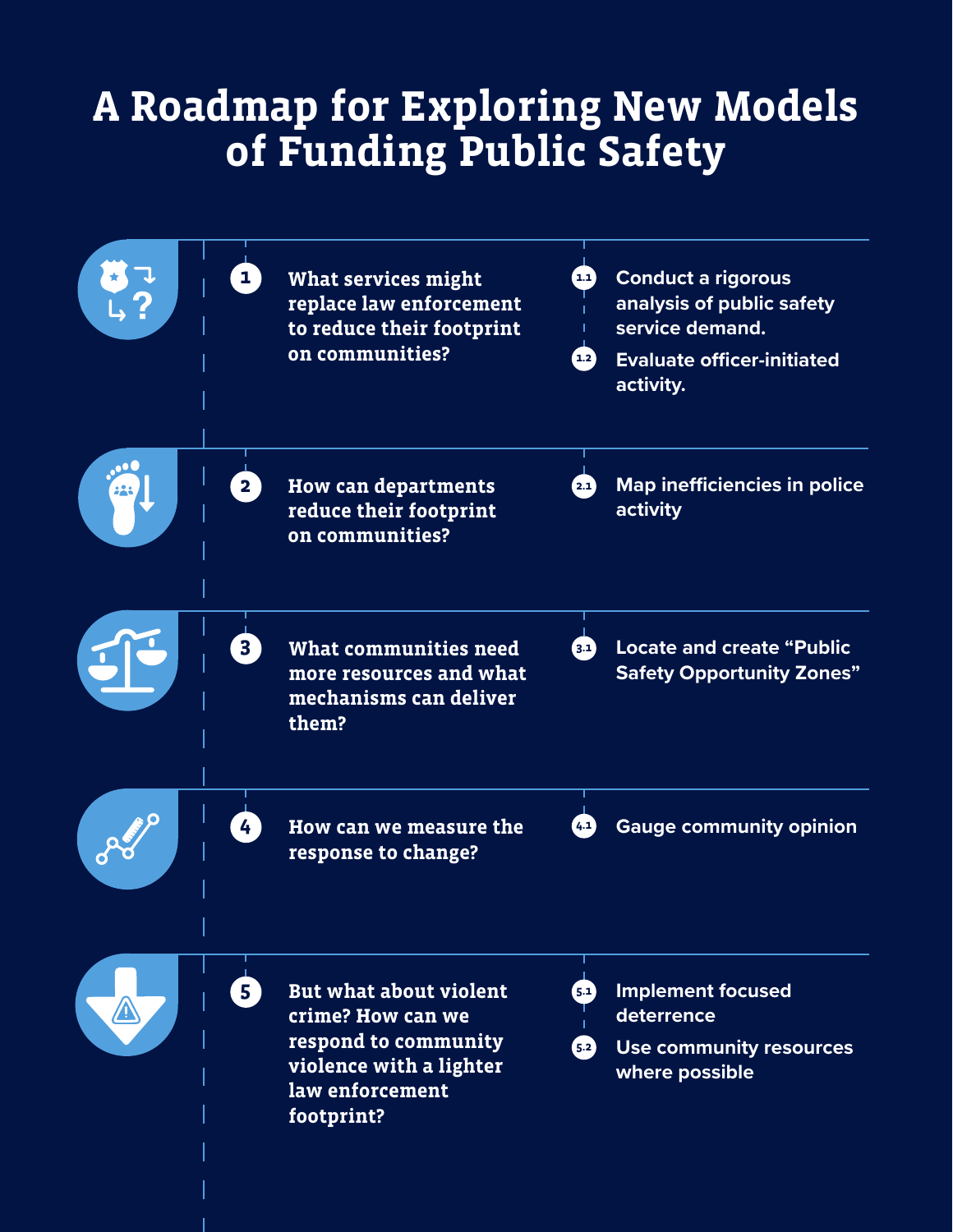

With the help of AH Datalytics, a consulting firm focused on bringing 21st century analytics to the organizations serving the public good, CPE has identified the following steps to structure the conversation on reallocating public safety resources.

Nationwide demonstrations against police violence have created unprecedented conversations around the allocation of public safety resources in American cities. As communities chart paths towards new models of public safety, many communities and government decision-makers are asking questions about how to do so without risking violence, aggravating racial disparities, or producing other unintended consequences that do not serve communities calling for change.

This document is intended as an easy to digest first step for those interested in exploring what investing in vulnerable communities might look like. It will not be a perfect fit in every city. It is not exhaustive. But the principles outlined here can be a jumping-off point for conversations about how to reimagine public safety. These steps allow communities to assess what resources—police or otherwise—are required to fill community needs while identifying neighborhoods most in need of additional investment. While the document suggests steps to map current public safety spending, it must be communities that decide what path forward to take.

Importantly, it will require time to expand existing community-based services and identify the need for new ones. These assessments and rollout processes will also require a diverse skill set to implement successfully. Still, budgets are moral documents and these steps can be taken to structure the conversation on allocating public safety resources. Each step can be undertaken serially or simultaneously and responds to a specific question about how a new allocation might proceed.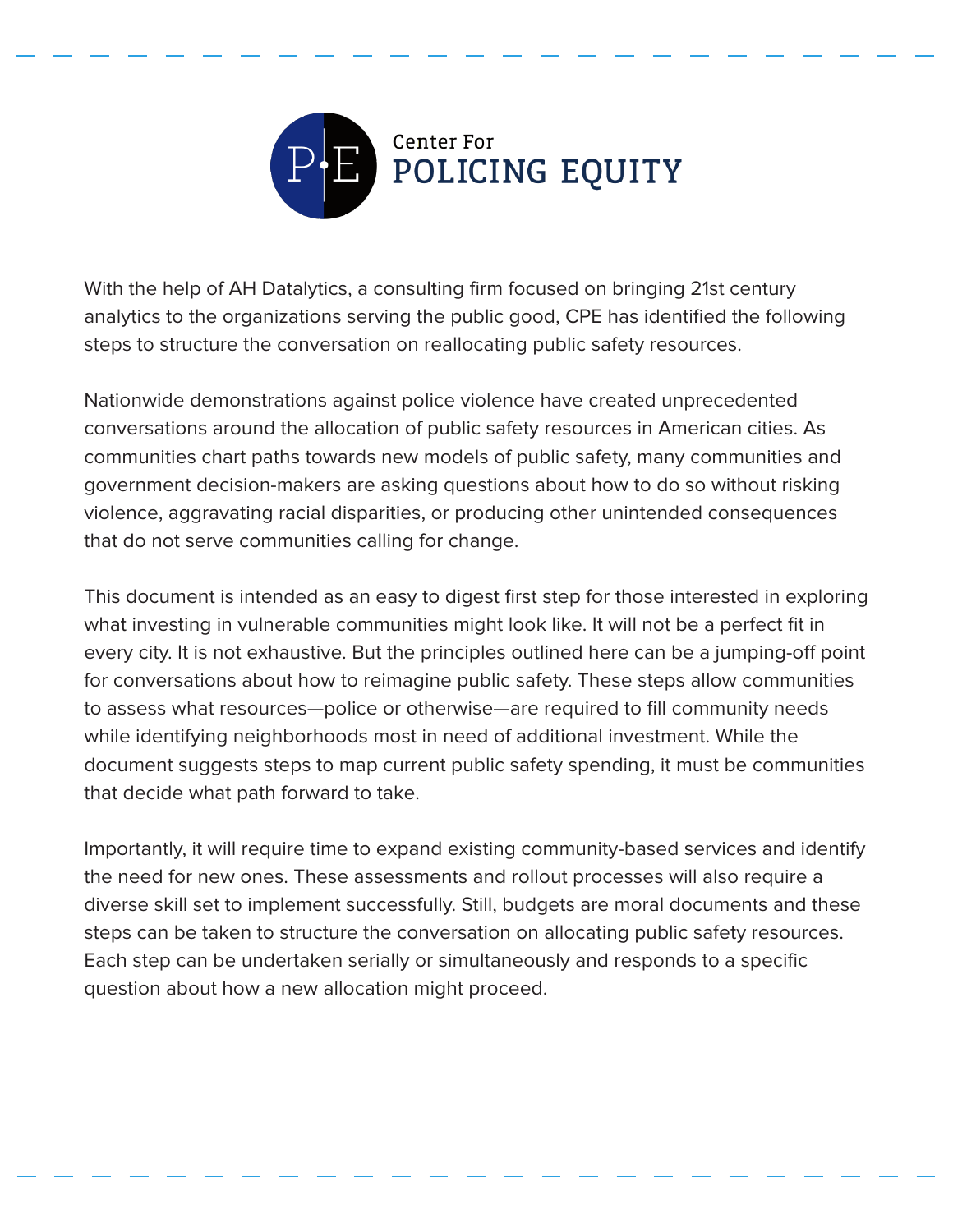

# **1. What services might replace law enforcement to reduce their footprint on communities?**

#### **1.1 Conduct a rigorous analysis of public safety service demand.**

In order to reduce police responsibilities, it will be helpful to catalog them. Cities collect enormous amounts of data on public safety services rendered to the community. The most prominent data source is 911 Calls for Service, but public safety services are also delivered through 211, 311, and 411 programs. Analyzing these data with sufficient technical and subject matter expertise can provide an initial understanding of the service demand from communities. These analyses can be combined with an assessment of public safety agency budgets to enhance planning for allocating resources to other organizations that may be able to fulfill the required services.

#### **1.2 Evaluate officer-initiated activity.**

In addition to calls for service, officers make self-initiated contacts. Analyzing the location, time, and type of these interactions is crucial to understanding how police act proactively. Completing these two steps can provide a map of what services police are asked to perform by the community, what services they perform proactively. With this information, communities can make more informed decisions on where they want to invest their resources to maximize public safety.

## **2. How can departments reduce their footprint on communities?**

## **2.1 Map inefficiencies in police activity**

The first step in fixing a problem is measuring its scope. Mapping officer activity to reports of crime will provide insight into where crime and enforcement geographically diverge. These analyses can identify the types of police contacts that are least aligned with public safety needs and the areas that receive the heaviest dose of those contacts—a first step towards reducing them.



# **3. What communities need more resources and what mechanisms can deliver them?**

### **3.1 Locate and create "Public Safety Opportunity Zones"**

Identifying which communities are burdened by crime—or policing—provides a first look at which communities may require greater investment. Neighborhoods with either high crime rates or high rates of police contact that are untethered to

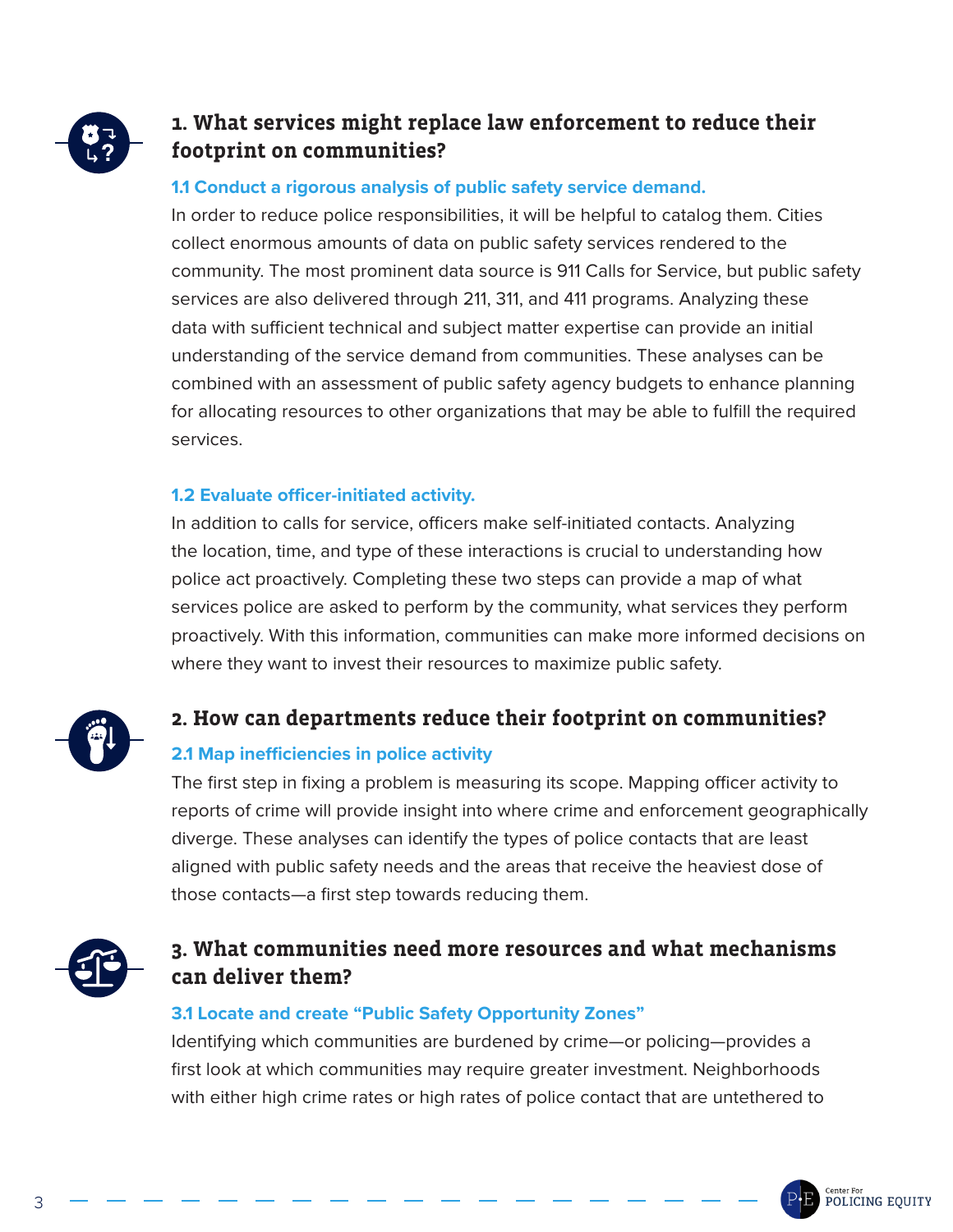crime might be considered ripe for an influx of resources. The mapping performed to identify inefficiencies would also identify neighborhoods ripe for investment. Using the same mechanisms as standard "Opportunity Zones," these "Public Safety Opportunity Zones" could be created to deliver more social services to residents including cash subsidies—and provide credit to local businesses, providing a stronger social safety net. Importantly, zoning a neighborhood in this way need not restrict aid to businesses. These same neighborhoods would be ripe for investments in other social services (e.g., hospitals, grocery stores, substance abuse facilities, etc.) as well.



## **4. How can we measure the response to change?**

#### **4.1 Gauge community opinion**

The best way to tell how people feel is to ask them. Surveys of community members can help quantify what services they want, trust, and need.



# **5. But what about violent crime? How can we respond to community violence with a lighter law enforcement footprint?**

#### **5.1 Implement focused deterrence**

Focused deterrence is a research-validated method for reducing violence committed by a small number of chronic offenders. When done correctly, it reduces law enforcement's footprint and empowers communities to produce their own public safety.

#### **5.2. Use community resources where possible**

Community-led violence interrupters like [LIFE Camp](https://www.peaceisalifestyle.com/) in New York and communityled crisis intervention teams like the Crisis Assistance Helping Out on the Streets [\(CAHOOTS\)](https://whitebirdclinic.org/category/cahoots/) program started in Eugene, Oregon show promise as low-cost, community-centered, and non-violent alternatives to police responses to violence. Similarly, a [Community Navigator](http://www2.minneapolismn.gov/police/about/WCMSP-220186) model like the one in Minneapolis allows trained city employees (instead of police) to respond to victims of crime, homelessness, or other concerns where there is not an immediate threat of violence. Similar community-centered response models exist across the country and the globe. While there are not deep literatures on each of these programs individually, there is evidence that combinations of these programs are underappreciated [causes of](https://www.nytimes.com/2018/06/22/books/review/uneasy-peace-patrick-sharkey.html#:~:text=The%20)  [reduced crime](https://www.nytimes.com/2018/06/22/books/review/uneasy-peace-patrick-sharkey.html#:~:text=The%20) over the past several decades.